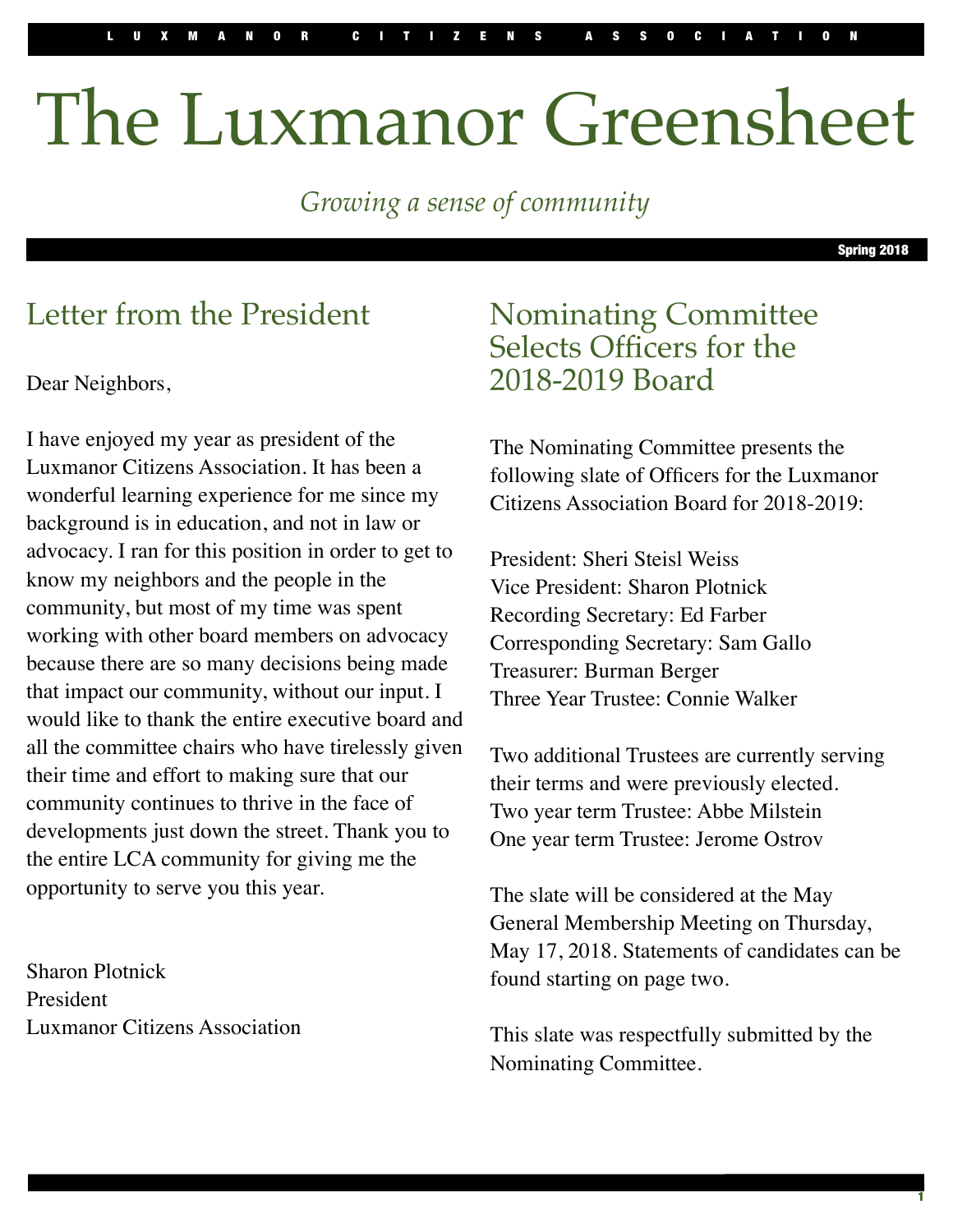#### Statements of Candidates for the 2018-2019 LCA Board

#### **Statement of Sheri Steisl Weiss Candidate for President**

For the past two years, it has been my privilege to serve Luxmanor, Windermere and the Oaks as LCA's Vice President. Today, I am asking for your support to continue this work and become the President of the LCA. We have accomplished quite a bit together – a range of social events, community advocacy , expanded communications and community forums. My husband Andrew and I have lived in Luxmanor for 20 years. We have two children, one attends Luxmanor Elementary School and one attends Tilden Middle School. We are fortunate to live in this wonderful community. Our challenge is keeping it that way, whether the issue is traffic enforcement, school overcrowding, safety, crime prevention, construction, environmental concerns or WSSC infrastructure. I will provide strong leadership and communication as our neighborhood deals with the upcoming construction and expansions including Luxmanor Elementary School, Tilden/Rock Terrace schools and Josiah

Henson Park and other developments that will impact our community while welcoming new neighbors and continuing the social events that we enjoy. Thank you, Sheri Steisel Weiss 11326 Cushman Road

**Statement of Sharon Plotnick Candidate for Vice President**

I am running for LCA Vice President because I would like to continue being on the executive board; as vice president I would be able to focus my energy on those projects I feel strongly about such as education and safety. Now that I know all the issues that our community is facing, I can help to ensure that we have a voice in the decisions that are being made around us. I would also like to plan fun community events that will bring our neighborhood together and welcome new residents to the LCA. Thank you for your consideration. Sharon Plotnick 6316 Cameo Court

#### **Statement of Burman Berger Candidate for Treasurer**

I would be honored to serve again as LCA Treasurer. Most of my work has been behind the scenes, and includes

streamlining our financial operations and working to update our membership tracking system. It is an exciting and challenging time to be living in our community. As a board member, I will continue to work to maintain the wonderful quality of life we enjoy, despite increasing demands on our infrastructure. Best Regards, Burman Berger 6105 Rosemont Circle

#### **Statement Of Sam Gallo Candidate for Corresponding Secretary**

Unavailable at distribution time.

#### **Statement of Edward Farber Candidate for Recording Secretary**

It has been a pleasure working with devoted members of the LCA Board these past several years. Our overriding goal has been to preserve the integrity of our community, increasingly surrounded by urban growth. We focus on local community issues- traffic, infrastructure, school growth, safety, green space as well as social/ educational events- book swaps, new neighbor welcome, summer movie night on the lawn. *continued on next page*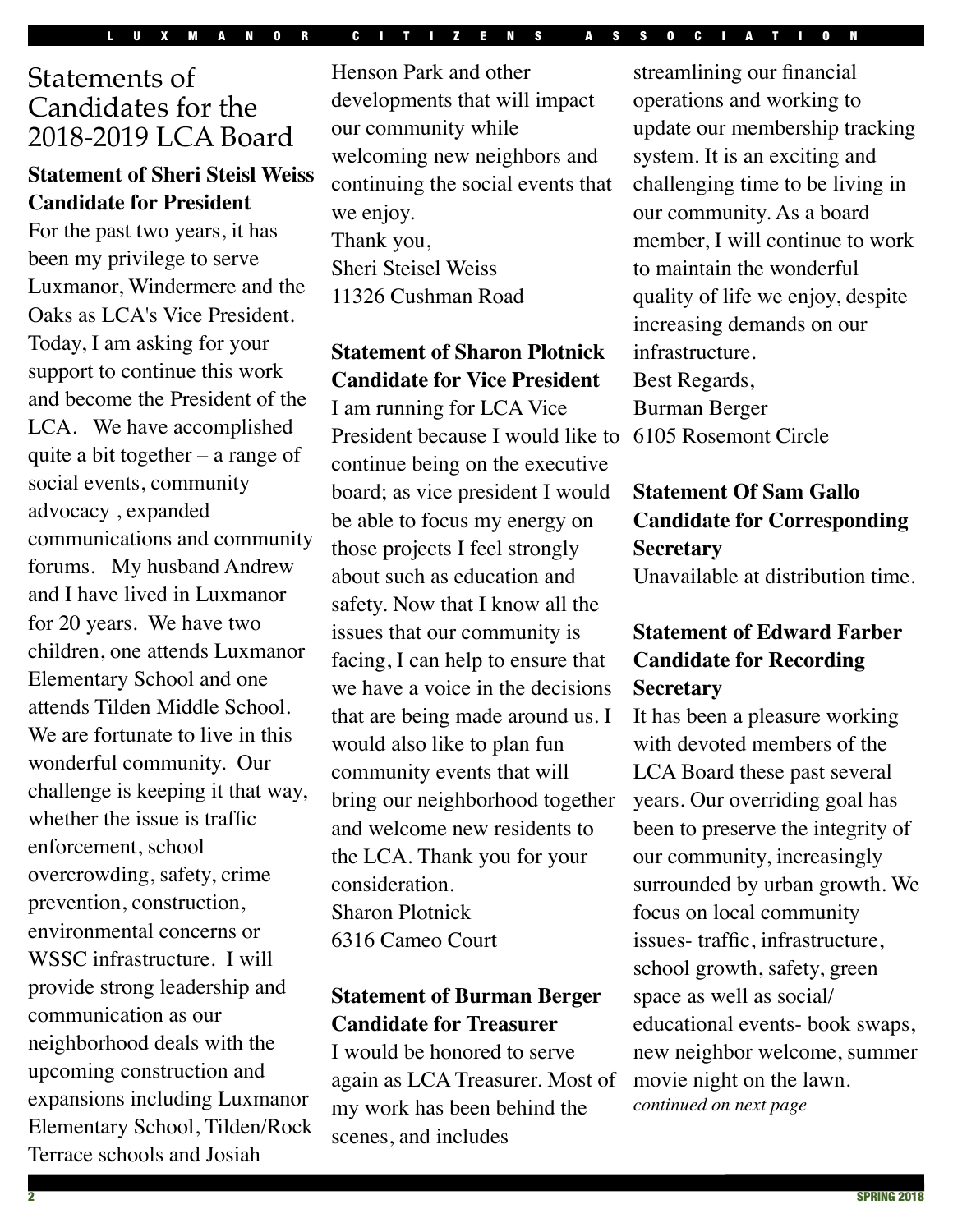*continued from page 2* Reaching beyond Luxmanor, we have coordinated successful county wide candidate debate forums and have welcomed numbers of interesting and distinguished speakers to our monthly and annual meetings. I would be honored to serve another term on the LCA Board. Ed Farber 11306 Cushman Road

## **Statement of Constance Walker**

#### **Candidate for Trustee**

I am a novelist and my family and I (and our perfect dogs) have lived in Luxmanor for 50 years. I previously served as recording secretary for the LCA.

# In Our Neighborhood Paul & Celine Silver Memorial 5k

The Paul & Celine Silver Memorial 5K will take place in our community again this year.

> Sunday June 10, 2018  $9.00 \text{ am}$ Tilden Woods Park.

You can register for the race starting at **8:30** AM on June 10th or ahead of time online at http:// paulandcelinesilver.org/ All donation and proceeds will go towards funding the scholarships and internship programs created in Paul and Celine's honor. In addition, depending on the amount of fund raised, a fraction will also go to the WJ Science Department

Your support will help students who share the same passion and dedication as Paul and Celine, realize their goals and dreams in their respective fields. If you want to volunteer at this event, please contact Karen M. Stone via email at

silver.karen@gmail.com or at info@paulandcelinesilver.org

## Books 'N Brunch 2017



and Brunch event will be held on Sunday, May 20, 2018 between

11:00am-1:00pm. This year, Susan Verner will be hosting the event. She has asked that books to be brought only to the brunch on Sunday.

Please rsvp to Susan at sdjeverner@aol.com and tell her what dish you will be bringing.

All neighbors are invited to join this wonderful gathering. We hope that our new neighbors will come and join us for this fun event.

#### WSSC to Update and Rehabilitate Sewers

Starting in August WSSC plans to upgrade and rehabilitate sewers and sewer house connections in our community. They may also be repairing and installing manholes. This work is all part of Phase II of the Cabin John Basin Repair, Replacement and Rehabilitation project.

WSSC is estimating that all work will be completed by March 2019. They anticipate their work hours to be 7am to 3pm each day.

If sewer collection services will be interrupted or streets closed, WSSC has indicated you homeowners will receive 48 hours advance notification.

Questions should be directed to the WSSC project manager, Monet Lea at 301-206-8036 or by email at [monet.Lea@wsscwater.com.](mailto:monet.Lea@wsscwater.com) Be sure to reference project:

CI/CR/LL/LR6171B1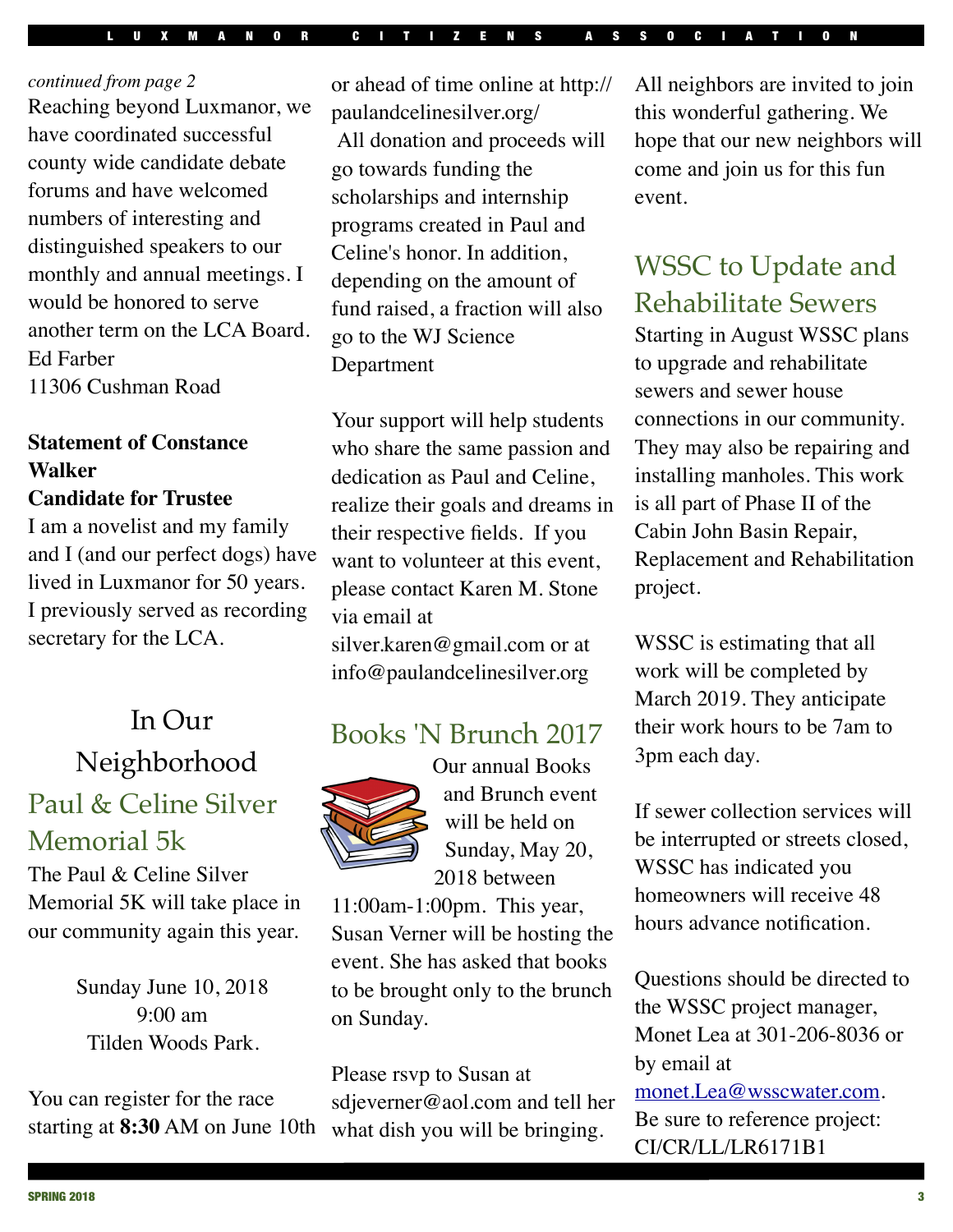## Open House at Luxmanor ES

The PTA President at Luxmanor ES has invited the LCA and the Luxmanor community to their Blue Ribbon Celebration/Open House from 4-6 PM on June 1st. The event will be held at Luxmanor Elementary School on Tilden Lane. This will be a chance for one last walk through for everyone who has attended elementary school at this location, as the older building will be torn down this summer.

#### As mentioned in the Winter Greensheet, Luxmanor ES



received the prestigious Blue Ribbon Award, and they are combining their goodbye to the building with a celebration of the

award. A light snack will be provided for those who stop by. Questions should be directed to Deborah Kornbluth Berger, 301-793-0711 or RealEstatewithDeb@gmail.co m. Thank you!

## District 1 County Council Forum

On Wednesday, May 9th the LCA will co-hosted the District 1 County Council Forum at Farmland ES from 7:30-9:30 pm. This event was cosponsored by the Greater Farmland Citizens Association. Community members had a chance to hear from the eight candidates running for our district seat in June.



# 2018 graduates!



# Welcome to the Luxmanor Community

Over the last year many new families have moved into the neighborhood. While we would like to welcome every new family, the LCA is not always aware of moves that occur.

Please let us know of any new neighbors so that we can welcome them!

> The Boylan Family 6320 Windermere Circle

The Kotek Family 6225 Struttmann Lane

The Palatnick Family 6107 Neilwood Drive

Lauren Parker Diaz and Reece Nienstadt 11132 Luxmanor Rd.

> The Reddish Family 6436 Windermere Circle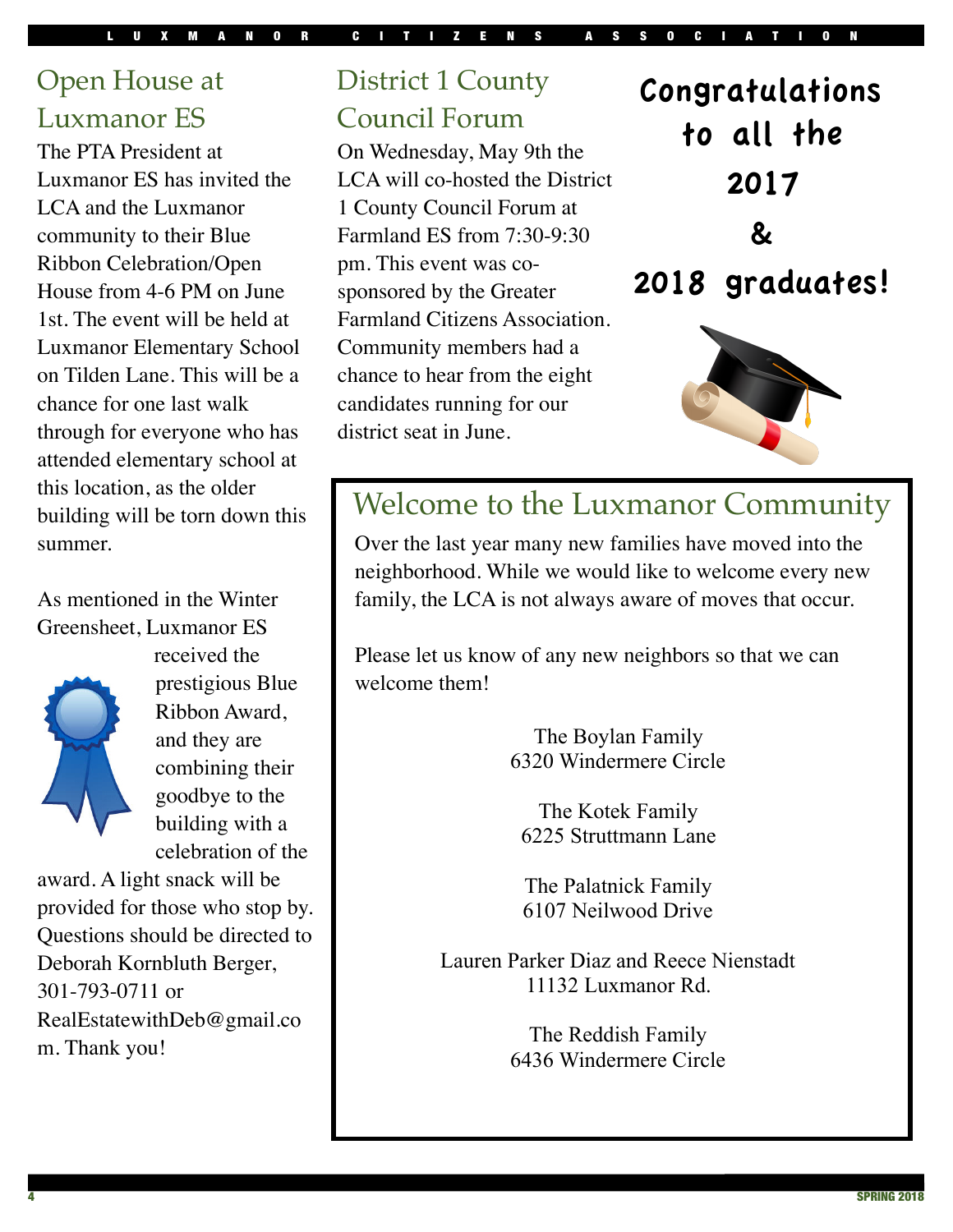#### 2017-2018 Board Members

**President** - Sharon Plotnick, [info@luxmanor.org](mailto:info@luxmanor.org)

**Vice-President** - Sheri Steisel Weiss, sesaaw@gmail.com

**Treasurer** - Burman Berger, [beneli\\_md@yahoo.com](mailto:bgudelsky@comcast.net)

**Corresponding Secretary -** Edward Farber, [edfarber@comcast.net](mailto:edfarber@comcast.net)

**Recording Secretary** - Rachel Manchester, [info@luxmanor.org](mailto:info@luxmanor.org)

## Committee Chairs

| Directory - Rachel Manchester                       |
|-----------------------------------------------------|
| lcadirectory@luxmanor.org                           |
| Environment - Sandy Laden & Nathalie Valette-Silver |
| environment@luxmanor.org                            |
| Listservew/Website - Abbe Milsten                   |
| listserve@luxmanor.org                              |
| Membership - Marilyn Hammermann                     |
| membership@luxmanor.org                             |
| Planning & Zoning - Abbe Milstein                   |
| listserve@luxmanor.org                              |
| Schools - Deborah Berger                            |
| schools@luxmanor.org                                |
| Social/Welcome - Nurit Coombe                       |
| welcome@luxmanor.org                                |
| Traffic & Safety - Damian Trostinetzky              |
| traffic@luxmanor.org                                |
|                                                     |

# Celebrating **Successes**

Congrats to the Matkovic Family. Alan Matkovic recently published a children's book titled, "The Magic House" The Amazing Adventures of Alexander and Sophia with illustrations by Justo Borrero. It is written for ages 3-8 years.



The book is available on Amazon at www.themagichousestory.com

Congratulations to the cast and crew of Walter Johnson High School. Their performances of *Mary Poppins*  were a joy to watch*.*

This past winter, the Walter Johnson girls cross country team won their fifth consecutive 4A state title. This historic accomplishment has never been achieved by any other girls high school cross country team in the state of Maryland. Way to go ladies!

Congratulations to the cast and crew of Tilden Middle School. Their performances of *Beauty and Beast*  sold out all three performances*.* It was standing room only for their entertaining production.